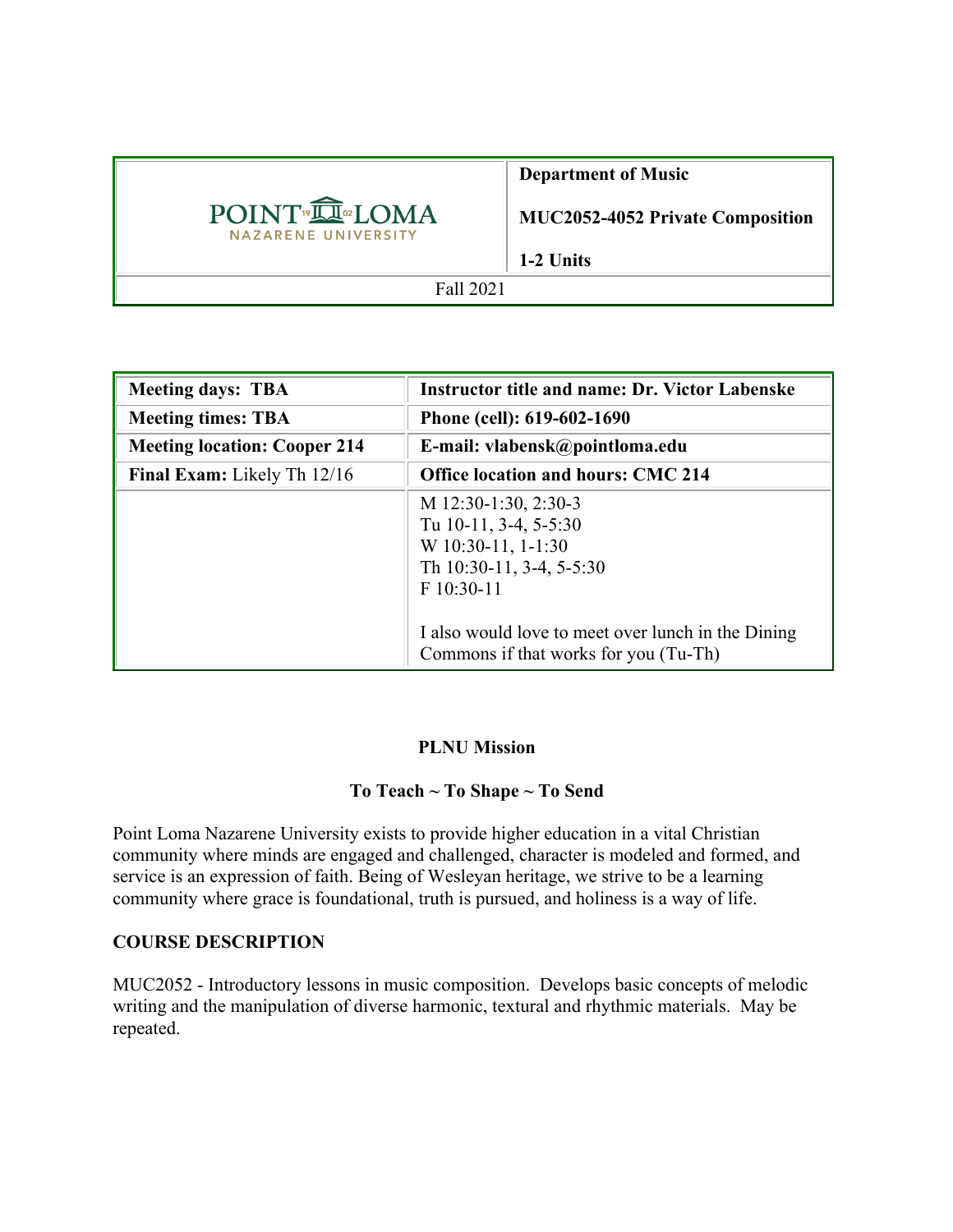MUC3052 - Continued study of compositional processes through the exploration of nontraditional tonal materials in varied media. Includes introductory compositional experiences that utilize electronic media. May be repeated.

MUC4052 - Development of compositional skills through handling extended forms and larger performance forces, such as choir, band or orchestra. May be repeated.

## **Expected work at each level is indicated below:**

- 252 (first semester/unit) exercises in phrasing, form, progression, introduction to 12-tone; projects including a piano piece and an art song
- 252 (2nd semester/unit) –movements around 5 min. in length; small ensembles including string quartet, woodwind quintet; brass quintet; vocal music
- 352 continuation of small ensembles not used in 252. Exploring non-tonal and nontraditional writing; electronic media; mixed ("Pierrot") ensemble; longer movements, with a final 352 project approx. 10 minutes in length.
- 452 longer works and larger forces (orchestra, concert band); continued exploration of nontonal and non-traditional writing.

# **COURSE LEARNING OUTCOMES**

You will synthesize the following musical grammar and technical components with your own original thought as evidenced in your compositions; At a minimum for each area below, MUC252 first semester students should demonstrate preliminary skills; MUC252 second semester students should demonstrate basic skills, MUC352 students should demonstrate proficient skills. MUC452 students should demonstrate advanced skills in at least 3 areas as evidenced by the rubric completed by each faculty member at the jury.

- phrasing
- direction and climax
- harmonic process
- formal process
- notational accuracy
- expressive markings
- cohesive musical language
- philosophical/extra-musical connection
- idiomatic knowledge of instruments and voices

## **PROGRAM LEARNING OUTCOMES**

- Demonstrate mastery of advanced tonal, timbral and formal concepts.
- Synthesize applications of diverse genres and media in the composition of original works using small and large ensembles, atonal materials, and electronic media.
- Produce a substantial body of original compositions using a variety of tonal languages, performance forces and expressive content.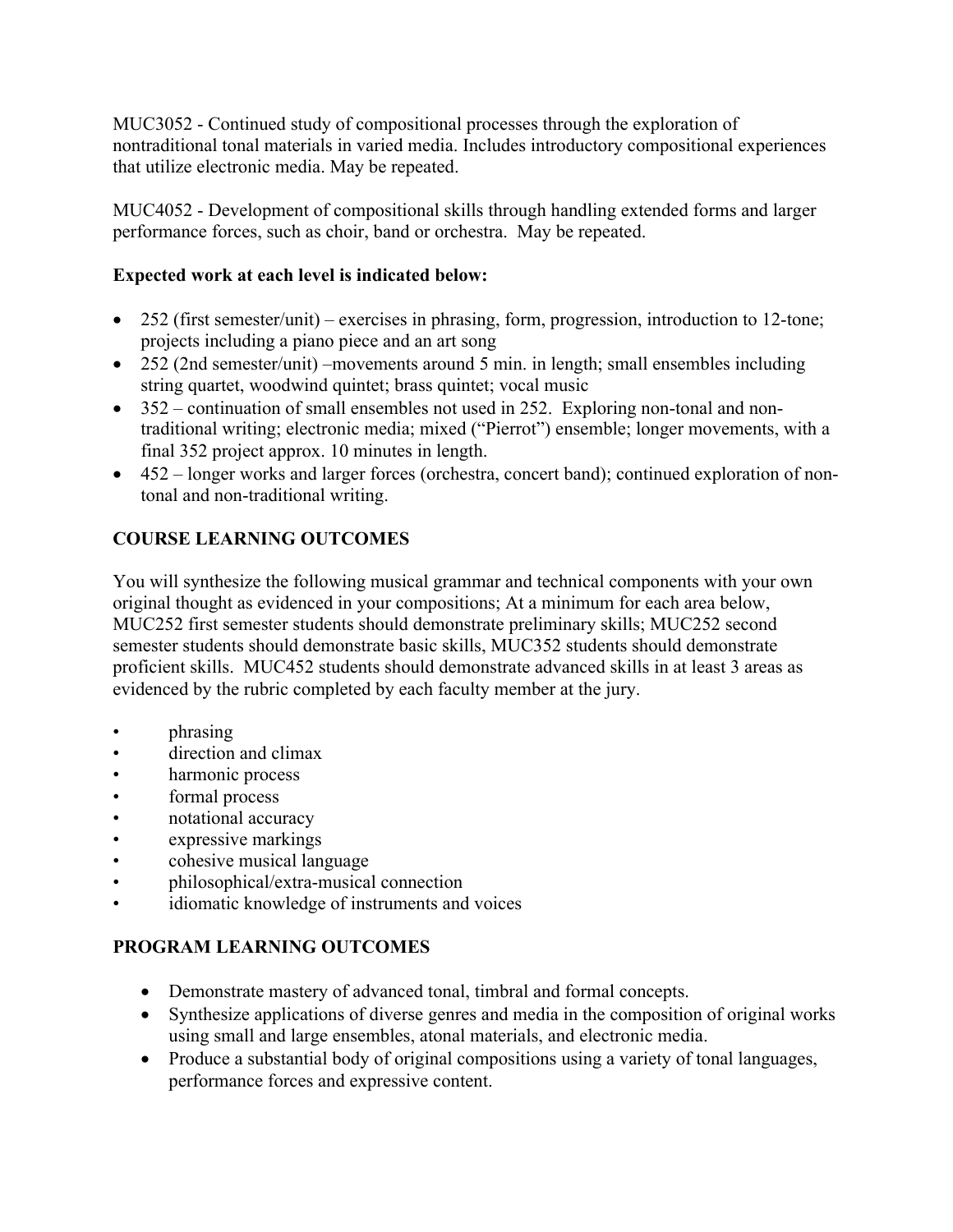### **REQUIRED TEXTS AND RECOMMENDED STUDY RESOURCES**

Finale Notation Software would be very helpful (new edition available for \$99)

A metronome and possibly manuscript paper may also be useful.

Your pre-lesson responsibilities are:

1. Have your practice hours and days totaled and ready to report in lesson

2. Share both pdf scans of your scores and your Finale files (for playback) the evening before your lesson

- **Weekly Grade** I will average the 2 components listed below (1. Practice hours and days, and 2. Assignment sheet) to determine a grade for each lesson after lesson #1.
	- o *Practice hours and days* 
		- Each week at your lesson, you will report the number of hours and the number of days you practiced over the past week.
		- The days practiced (6 days/week =  $100\%$ ) will be averaged with the practice hours.
		- **For each unit of registration**, you need to practice a minimum of 4 hours per week, 6 days per week.
		- § *Upper division students may choose to individualize this requirement by adjusting or eliminating number of days.*
		- Your recorded practice time should be on assigned composition work only.
		- Practice rooms are available by checking out a key at the music office.
	- o *Assignment sheet -* Together, we will create an assignment sheet at each lesson; in consultation with you, I will assign a grade for your progress on the previous week's assignments (sharing a .pdf or hard copy of your composition(s) in progress is required and will be part of your grade).

#### o *Completing Compositions*

If you are studying for **1 unit,** you will complete **2 pieces (or 6 min. of music)** during the semester:

- § The **first piece (or first 3 min.)** by **week 8**.
- § The **second piece (or last 3 min.)** by **our last lesson (before finals week)**
- o If you are studying for **2 units, you** will complete **3 pieces (or 10 minutes of music) during the semester**:
	- § The **first piece (or first 3 min.)** by **week 5**.
	- § The **second piece (or next 3 min.)** by **week 10.**
	- § The **third piece (or last 4 min.)** by **our last lesson (before finals week).**
- o You will receive 100% of the earned score for the weekly grade if you choose to complete the composition requirement by the due date. If you choose not to meet the requirement, the grade for that week will be 50% of the weekly grade earned that week. Subsequent weekly grades will be 50% until you have chosen to complete the composition requirement.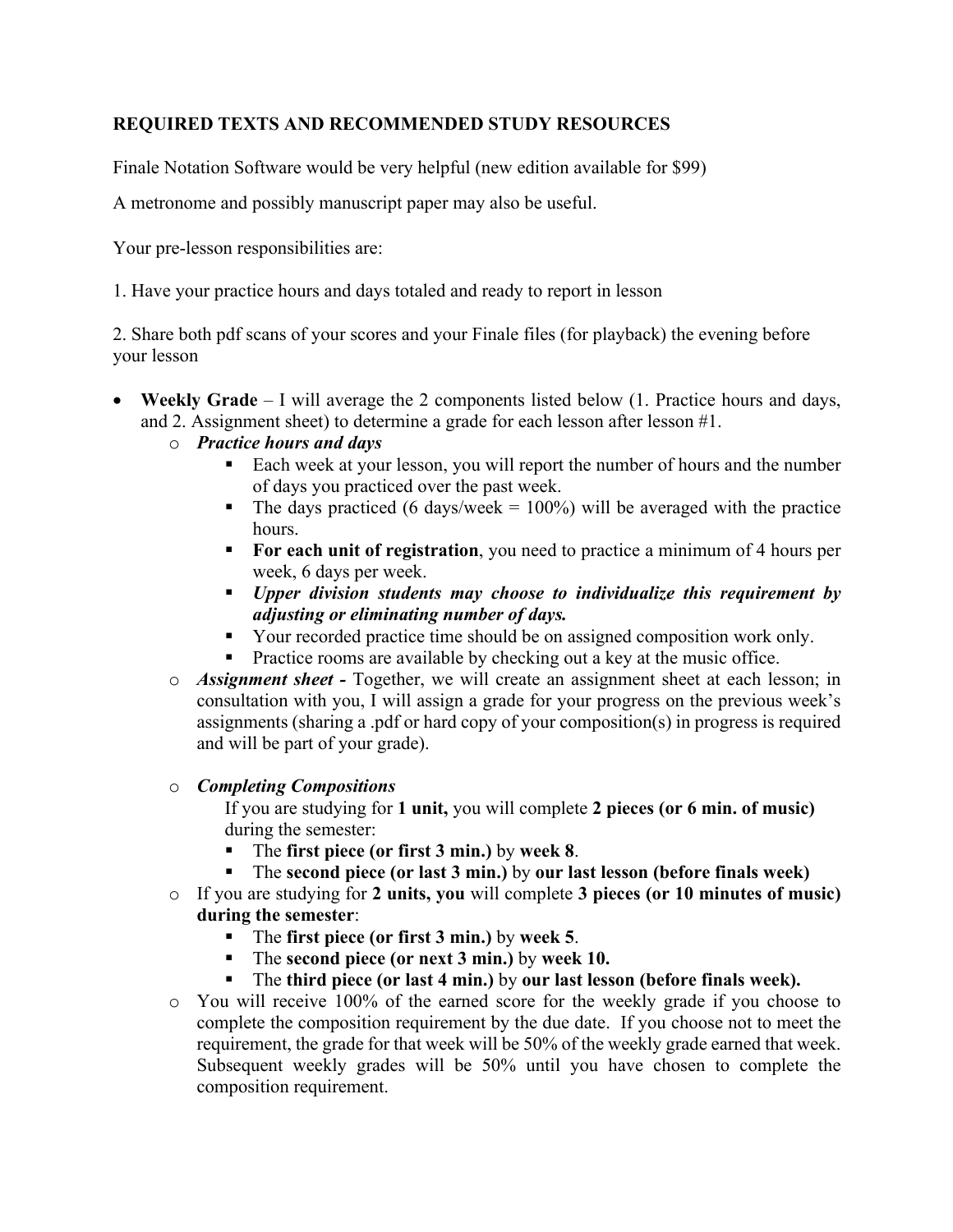- o If you would like me to, I will complete a grading rubric for each piece after you complete it, in order to show you the kind of feedback you will receive at the jury. Just ask me to do this.
- *Composition forum* Forum enables you to hear each other's work.
	- o Forum is held on the following Friday afternoons from 4:30-5:30 PM : *10/29, 11/19*
	- o Attendance at the **ENTIRE CLASS** is required.
	- o Each missed forum will count as a missed lesson.
	- o Music majors must perform on at least one forum.
- *Performances* Having your works performed prepare you for your recital and your future work as a professional composer.
	- o Department Recitals Each composition major must have an original work performed on a department recital once per semester. Failure to do so will count as two missed lessons. Recitals are 10/4, 10/25, 11/15 and 12/6)
	- o Rehearsals Students must arrange at least one rehearsal before the performance. A rehearsal must be videotaped and brought to the following lesson for review with the instructor.
- *Competitions/Connecting with the Professional Community* We are sent to represent God's kingdom and PLNU in our world. Competitions also provide assessment by experts outside of our community.
	- o If you are a composition major at the 352 or 452 level you need to participate in a competition this semester (unless this is your first semester in this studio). Other composers may elect to participate. You may alternately choose to write a piece for a "call for scores" opportunity. An outstanding opportunity where our students have done well: Piano Guild Composition Competition
	- o If this is a requirement for you and you choose not to participate, it will count as a missed lesson.
- *Peer Review* This assignment develops your critical thinking and analytical skills.
	- o Each composer will complete a peer review of another student's composition using the form provided.
	- o The peer review will count as 5% of the assigned studio grade.
	- o Peer review is due December 13. You will submit an electronic copy to Dr. Labenske and also discuss the review with both your reviewer and reviewee.

### **FINAL EXAMINATION POLICY**

The jury (required of some students as described above) is the final examination in Private Composition. And successful completion of this class requires taking the jury **on its scheduled day.** 

o The jury is usually Thursday of finals week.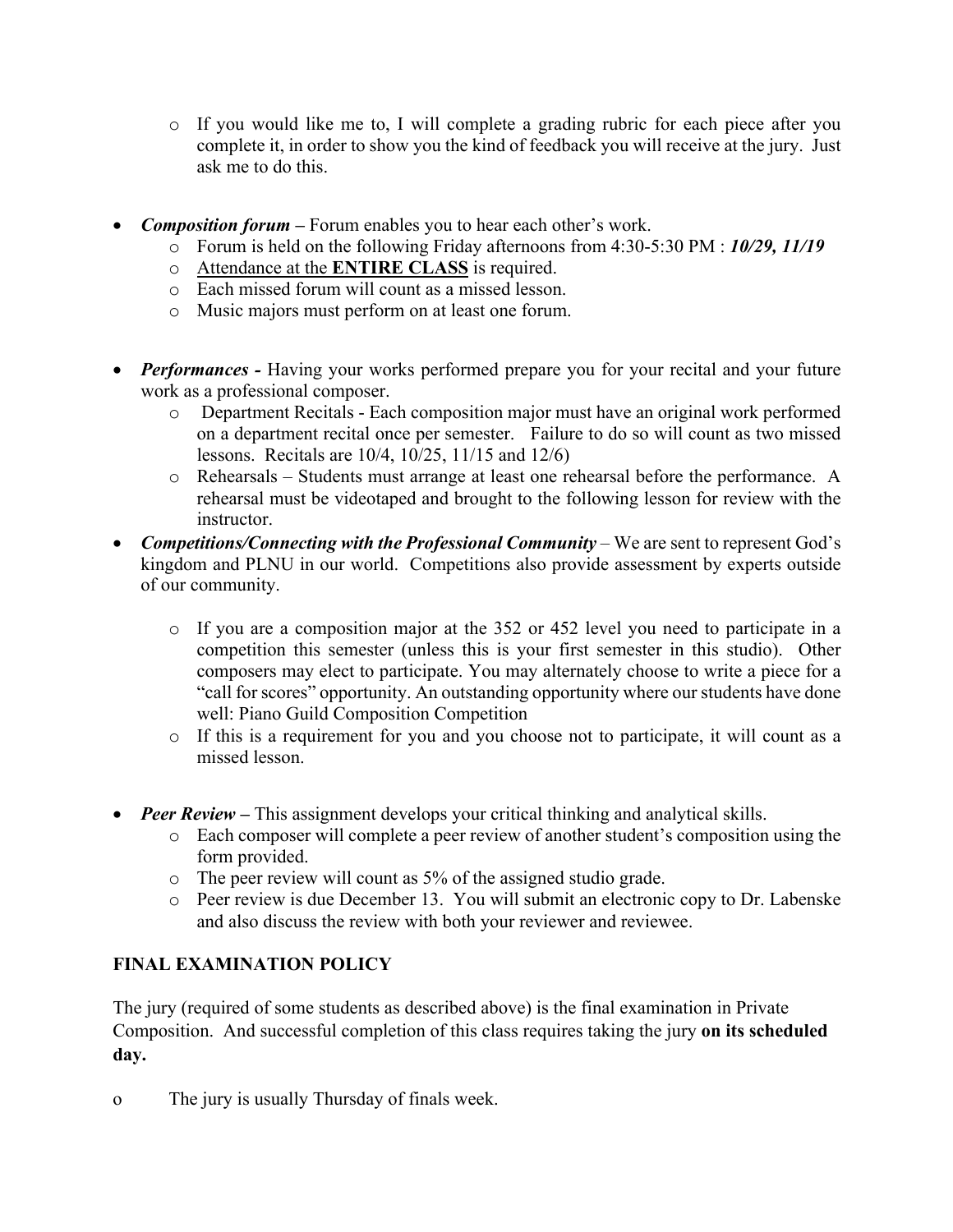- o Composition majors are required to take a jury at the end of each term according to the requirements in the catalog.
- o Failure to take a required jury will result in course failure.
- o The jury grade will count as 1/3 of the final grade.
- o The composition jury will consist of a submitting all three compositions completed this semester (two compositions for students studying for 1 unit).

#### **ASSESSMENT AND GRADING**

| Grading components (details below): | Grading scale:              |                         |
|-------------------------------------|-----------------------------|-------------------------|
| weekly grade (assignment sheets and | $A=93-100$                  | $C = 73 - 76$           |
| practice hours/days)                | $A = 90 - 92$               | $C = 70-72$             |
| 2. composition completion schedule  | $B+=87-89$<br>$B = 83 - 86$ | $D+=67-69$<br>$D=63-66$ |
| 3. jury                             | $B = 80 - 82$               | $D = 60 - 62$           |
| 4. forum attendance                 | $C+=77-79$                  | $F=0-59$                |
| 5. performance requirement          |                             |                         |
| 6. Peer review                      |                             |                         |
| attendance<br>7.                    |                             |                         |
| competition<br>8.                   |                             |                         |

#### **STATE AUTHORIZATION**

State authorization is a formal determination by a state that Point Loma Nazarene University is approved to conduct activities regulated by that state. In certain states outside California, Point Loma Nazarene University is not authorized to enroll online (distance education) students. If a student moves to another state after admission to the program and/or enrollment in an online course, continuation within the program and/or course will depend on whether Point Loma Nazarene University is authorized to offer distance education courses in that state. It is the student's responsibility to notify the institution of any change in his or her physical location. Refer to the map on State Authorization to view which states allow online (distance education) outside of California.

#### **PLNU COPYRIGHT POLICY**

Point Loma Nazarene University, as a non-profit educational institution, is entitled by law to use materials protected by the US Copyright Act for classroom education. Any use of those materials outside the class may violate the law.